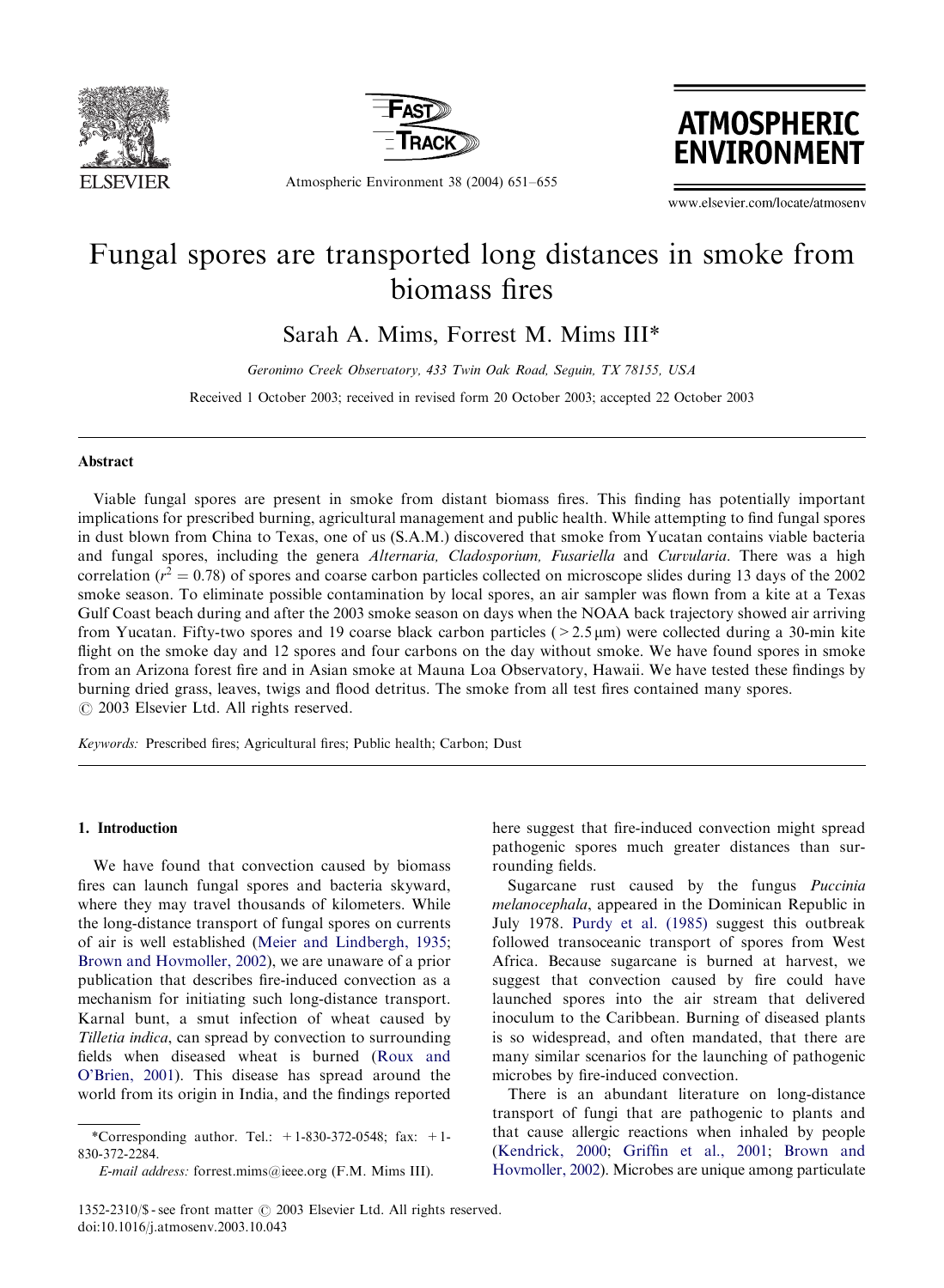matter, for, unlike nonviable particles, microbes can rapidly multiply. Thus, the transport of a small number of pathogenic spores can result in the eventual infection of entire fields. This phenomenon is well known and can sometimes be forecast. For example, the North American Plant Disease Forecast Center at North Carolina State University publishes on the Internet forward trajectories of Pseudoperonospora cubensis, which causes Downy mildew in squash, cucumbers, pumpkins, and muskmelons, and Peronospora tabacina Adam, which infects tobacco [\(Main et al., 2001\)](#page-3-0). Similar forecasts might be relevant to smoke events.

#### 2. Fungal spores and Central American smoke

Fungal spores and bacteria are associated with dust that originates in North Africa and reaches the Caribbean. [Griffin et al. \(2001\)](#page-3-0) discuss bacteria and spores associated with Sahara dust transported across the Atlantic. [Shinn et al. \(2000\)](#page-4-0) describes how the soil fungus Aspergillus in Sahara dust infects Caribbean coral reefs. During a study in April 2002 to determine if viable microbes are transported with dust transported from Asia to Texas, one of us (S.A.M.) serendipitously discovered many viable fungal spores and bacteria associated with smoke arriving at Geronimo Creek Observatory in South-Central Texas (29.6N, 97.9W) from large fires in Yucatan, Mexico.

### 2.1. Central American smoke at Central Texas, 2002

During the April 2002 smoke event, the Navy Aerosol Analysis and Prediction System (NAAPS) aerosol forecast model (US Naval Research Observatory, www.nrlmry.navy.mil/aerosol/) showed that the smoke originating in Yucatan traveled some 1450 km and reached Geronimo Creek Observatory in 2–3 days. The smoke reduced visibility, increased the optical depth measured by Sun photometers, created a pronounced solar aureole, and caused sharp increases in the number of 0.5 um particles.

On 13 days during this event, a microscope slide was placed on a 4-m meteorological tower in an open field to collect coarse carbon particles (diameter  $> 2.5 \,\text{\textmu m}$ ) and spores. At local noon, two nutrient media films (3 M Petrifilms (TM)), one formulated for bacteria (Petrifilm Aerobic) and one for fungi (Petrifilm Yeast and Mold), were hydrated with distilled water, exposed for 15 min on the tower, and incubated 3 days at ambient temperature.

Many colonies of fungi and bacteria grew on the films exposed during the smoke episode. The microscope slides permitted the numerical relationship of the spores and coarse carbon particles in the smoke to be quantified. Four scans across the width of each slide

were made, and all spores and coarse carbon particles were counted. Fungal spores included representatives from 22 genera, including Alternaria, Cladosporium, Fusariella, Nigrospora, and Curvularia. As shown in Fig. 1, the correlation of all coarse carbon particles and spores deposited on slides during the smoke episode was very high ( $r^2 = 0.78$ ). However, the correlation of some genera with carbon particles was very low (e.g.,  $r^2 =$ 0:00 and 0.05). These were likely local in origin.

#### 2.2. Central American smoke at Texas Gulf Coast, 2003

Smoke from Yucatan again reached Texas during May 2003. A passive air sampler designed by S.A.M. was flown from a kite over a beach at North Padre Island, Texas (27.4N, 97.3W), on days when smoke from Yucatan was present and not present to eliminate interference from spores originating in Texas. [Fig. 2](#page-2-0) summarizes the kite experiments.

On 3 May 2003 ([Fig. 2a, c and d](#page-2-0)), NOAA back trajectories showed that air at the Texas Gulf Coast had passed over Yucatan 48 h earlier. Terra MODIS and SeaWiFS imagery showed that smoke from fires in Yucatan covered the Western Gulf of Mexico. During the kite flight, a nearby monitoring station (CAMS 341) operated by the Texas Commission on Environmental Quality measured  $16.1 \,\mu g/m^3$  of PM 2.5 particles in air arriving from over open water at a mean direction of 134°. A 30-min flight captured 52 fungal spores and 19 coarse carbon particles ([Fig. 2e\)](#page-2-0).

On 5 August 2003, the NOAA back trajectory again showed air coming from Yucatan. Terra MODIS imagery showed no major fires in Yucatan and the study site. During the kite flight, CAMS 341 measured  $5.5 \,\mu$ g/m<sup>3</sup> of PM 2.5 particles in wind arriving from over open water at a mean direction of 161°. A 30-min flight captured 12 fungal spores and four coarse carbon particles ([Fig. 2f\)](#page-2-0).



Fig. 1. Xy scattergraph ( $r^2 = 0.78$ ) of fungal spores and coarse carbon particles deposited by sedimentation on exposed microscope slides at Geronimo Creek Observatory in South Central Texas on all 13 days samples were collected from 25 April–10 May 2002 during a major Central American smoke event.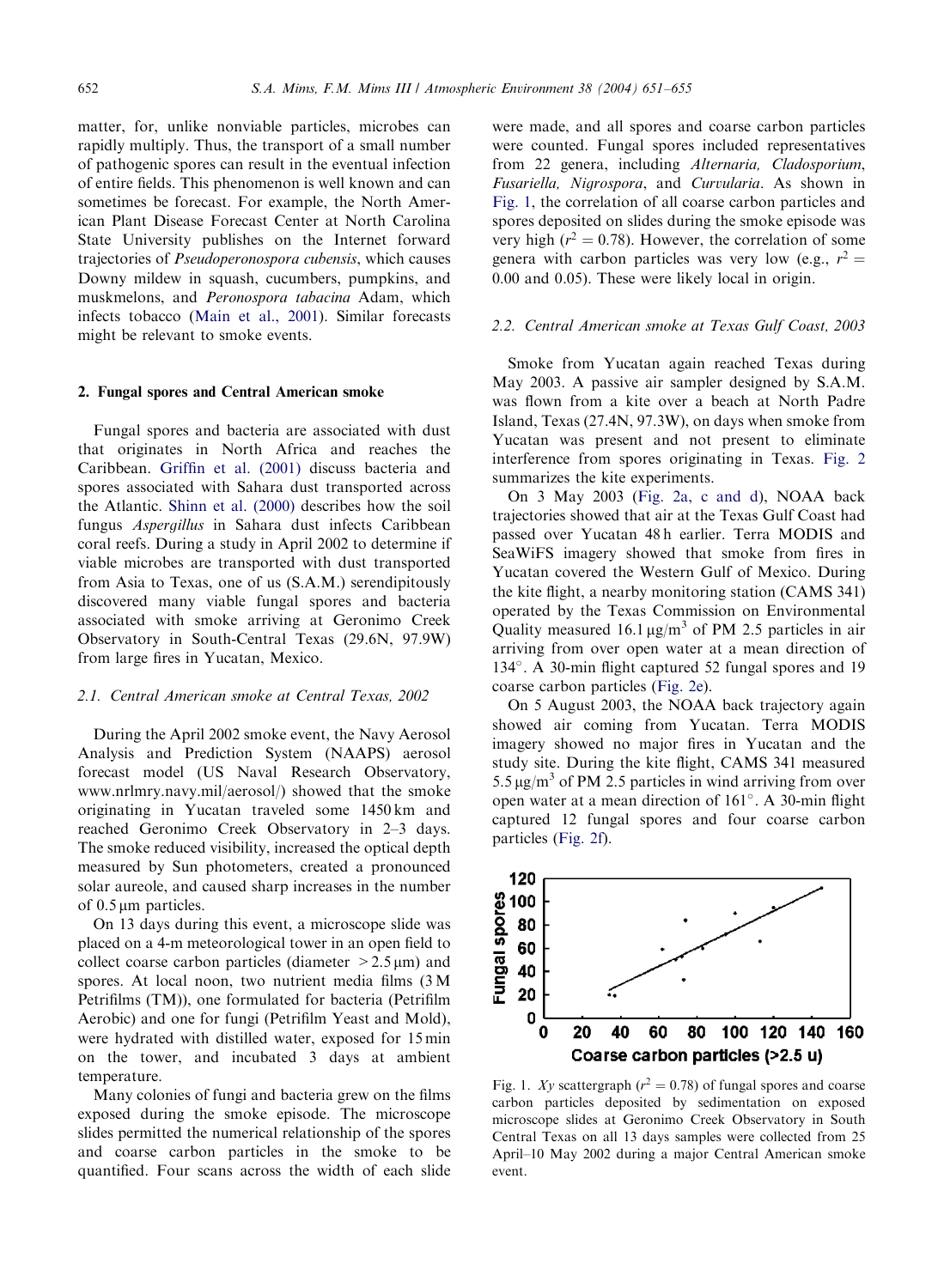<span id="page-2-0"></span>

Fig. 2. On days when the NOAA back trajectory (a,b) indicated air arrived at North Padre Island, Texas, from Yucatan 48 h earlier (4 May and 5 August 2003), an air sampler was flown from a kite at a Gulf Coast beach when smoke from Yucatan was present (c) and not present (d). During 30-min flights, the sampler collected 52 spores and 19 coarse carbons on the smoke day (e), and only 12 spores and four carbons on the nonsmoke day (f).

Spores collected by the kite sampler include many of those collected during the 2002 Yucatan smoke event, including the genera Alternaria, Cladosporium, Fusariella and Curvularia. The kite study provides compelling evidence that spores were present in smoke from Yucatan arriving at the Texas Gulf Coast.

## 3. Fungal spores in other smoke events

We collected fungal spores in smoke from a forest fire in Arizona (18 June 2003) and in smoke from Canada and Louisiana at College Station, Texas (10 August 2003). We collected Alternaria and other spores and carbon particles at Mauna Loa Observatory (MLO),

Hawaii (elevation 3400 m), during a rare Asian smoke event (6 July 2003). The smoke formed distinct layers and was associated with high concentrations of ozone ( $>70$  ppb), which were highly correlated ( $r^2 = 0.98$ ) with the  $5 \mu m$  particle count.

## 4. Experimental validation of fungal spores in smoke

A simple experiment was designed to determine if fungal spores and bacteria are present in smoke from burning grass. Four Petrifilms (two bacteria and two mold) were clipped to a horizontal pole and exposed to smoke from burning grass for 5 min. A second set of four Petrifilms was exposed to background air for 5 min.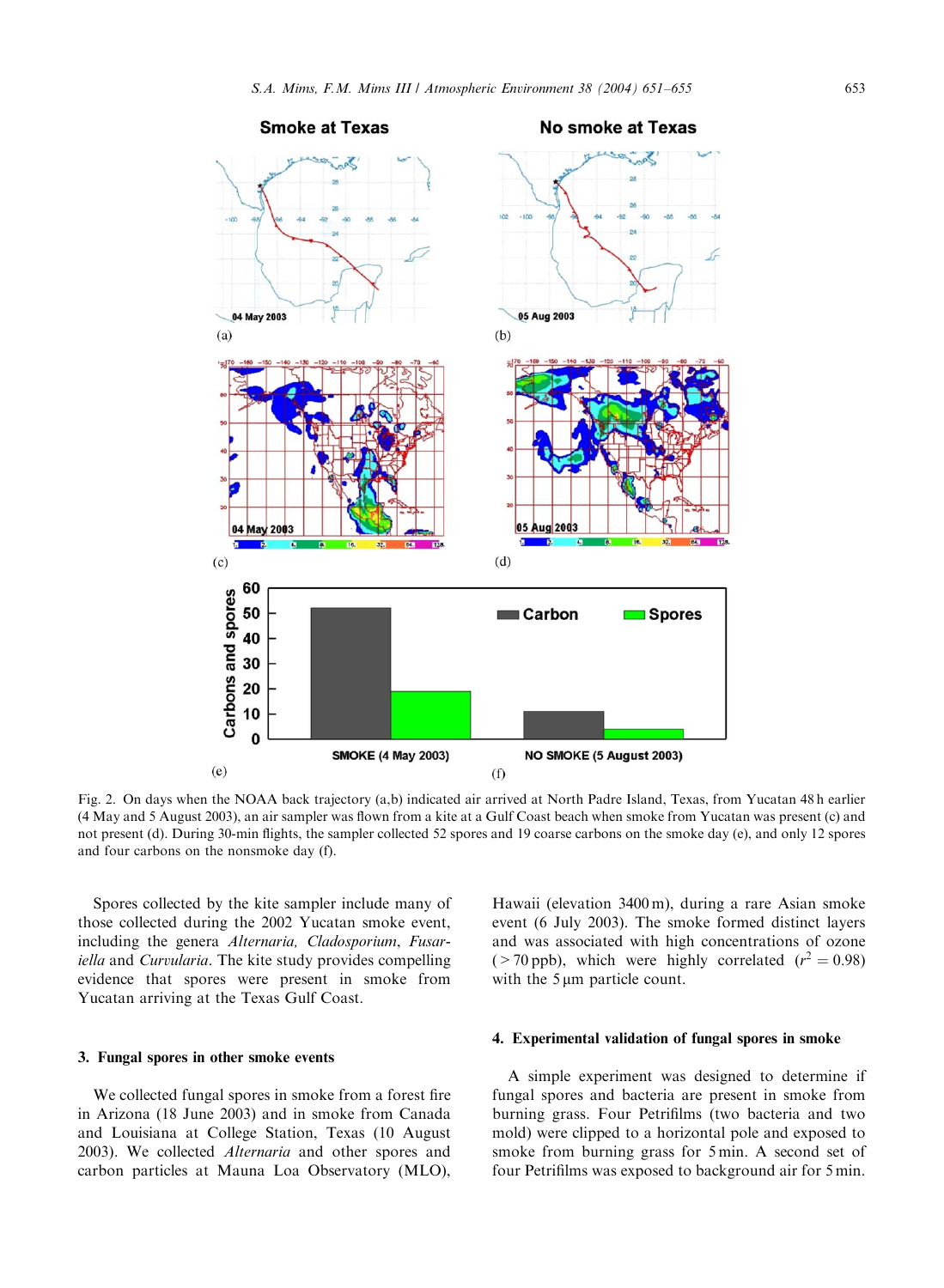<span id="page-3-0"></span>After 3 days of incubation at ambient temperature, the films exposed to smoke had a total of >115 mold and >90 bacteria colony forming units (CFUs). Those exposed to background air had only 10 mold and eight bacterial CFUs.

Various kinds of biomass were placed on a steel plate in an open field and burned. Smoke from each fire was sampled for 1 min using three Petrifilms (mold only). The temperature of the films, which was monitored with noncontact IR thermometry, ranged from  $34^{\circ}$ C to  $49^{\circ}$ C. Between fires, the background air was sampled for 1 min using three Petrifilms. A wood walkway prevented contamination by local spores. After 3 days of incubation at ambient temperature, nutrient films exposed to smoke from all the biomass samples exhibited significantly more CFUs than those exposed to ambient air between burns. The ratios of total CFUs in smoke to CFUs in background air were 9:3 (dry grass), 19:0 (dry leaves), 48:4 (twigs) and 87:5 (flood detritus).

Our observations and photographs of test fires under a plant canopy suggest that agitation of leaves caused by turbulent convection [\(Pisaric, 2002\)](#page-4-0) may dislodge spores, which are then carried upward with the warm plume. Nearer the ground, turbulent air rushing in to feed the flames may also carry spores into the smoke plume.

## 5. Conclusions

The common assumption that plant pathogens are killed by burning is contradicted by the spread of Karnal bunt to surrounding fields when wheat infected with T. indica is burned ([Roux and O'Brien, 2001](#page-4-0)). Our findings of many fungal spores in smoke from all test fires, and from large fires in Yucatan more than 1500 km distant, suggest that plant pathogens might be spread considerably farther than surrounding fields. Some fungal spores we have found in smoke (e.g., Alternaria) cause allergic reactions and trigger asthma attack (Kendrick, 2000). Heretofore, such reactions have been attributed solely to smoke inhalation, and we propose that fungal spores may also play a role. We propose to test this hypothesis by comparing emergency department visits for asthma and allergy-related respiratory incidents with spore counts by the Aeroallergen Monitoring Network of the American Academy of Allergy, Asthma and Immunology (Anon, 2001), which reveal examples of high mold counts during smoke events. This study will also examine incidence of asthma attack in the weeks after major smoke events, for the progeny of spores transported with smoke might be an even greater problem.

Prescribed burns of diseased crops, brush, timber, slash and rubbish may disperse large numbers of pathogenic fungi. Major fires, which can produce smoke

plumes 3 km or more high, could be much more effective in launching spores into the troposphere than surface wind storms. Small burns of diseased plants and cooking and heating with diseased firewood might disperse pathogenic spores on a smaller scale.

A beneficial role for spores carried skyward with forest fire smoke could be reinoculation of fire-sterilized soil with mycorrhizal fungi and the dispersal of such symbiotic fungi to new locations. We plan to test this hypothesis. We also plan to study the variety and number of spores and bacteria in smoke from various kinds of fires. The abundance of spores relative to coarse carbon particles, 3:1 for Yucatan smoke in Texas and 1:1 for Asian smoke at MLO, could have a slight influence on radiative transfer models, for spores are regularly shaped and often translucent, while coarse carbon is opaque, black and irregularly shaped.

## Acknowledgements

Tom Gill informed us that Central American smoke was present when fungal spores were first found in smoke. Mark Hartwig suggested the design hypothesis that dispersal in smoke of mycorrhizal fungal spores might be beneficial. John Barnes facilitated sampling at Mauna Loa Observatory. Gabriel Solis and Ryan Peschel assisted with test fires. Gerald Holmes informed us about the spread of Karnal bunt by burning. We thank those responsible for NOAA back trajectories, GSFC MODIS imagery and the NRL NAAPS model. We also thank Eugene Shinn for helpful discussions and the editor and two anonymous reviewers for suggestions that greatly improved the manuscript.

#### References

- Anon, 2001. 2000 AAAAI Pollen and Spore Report. American Academy of Allergy, Asthma and Immunology, Milwaukee, WI, USA.
- Brown, J.K.M., Hovmoller, M.S., 2002. Aerial dispersal of pathogens on the global and continental scales and its impact on plant disease. Science 297, 537–541.
- Griffin, D.W., Garrison, V.H., Herman, J.R., Shinn, E.A., 2001. African desert dust in the Caribbean atmosphere: microbiology and public health. Aerobiologia 17, 203–213.
- Kendrick, B., 2000. The Fifth Kingdom. Mycologue Publications, Sydney, BC, Canada, pp. 126–141 [\(http://www.](http://www.mycolog.com/) [mycolog.com/](http://www.mycolog.com/)).
- Main, C.E., Keever, T., Holmes, G.J., Davis, J.M., 2001. Forecasting Long-Range Transport of Downy Mildew Spores and Plant Disease Epidemics. American Phytological Society Net (APSnet), April–May 2001 [\(http://www.apsnet.](http://www.apsnet.org/online/feature/forecast/) [org/online/feature/forecast/](http://www.apsnet.org/online/feature/forecast/)).